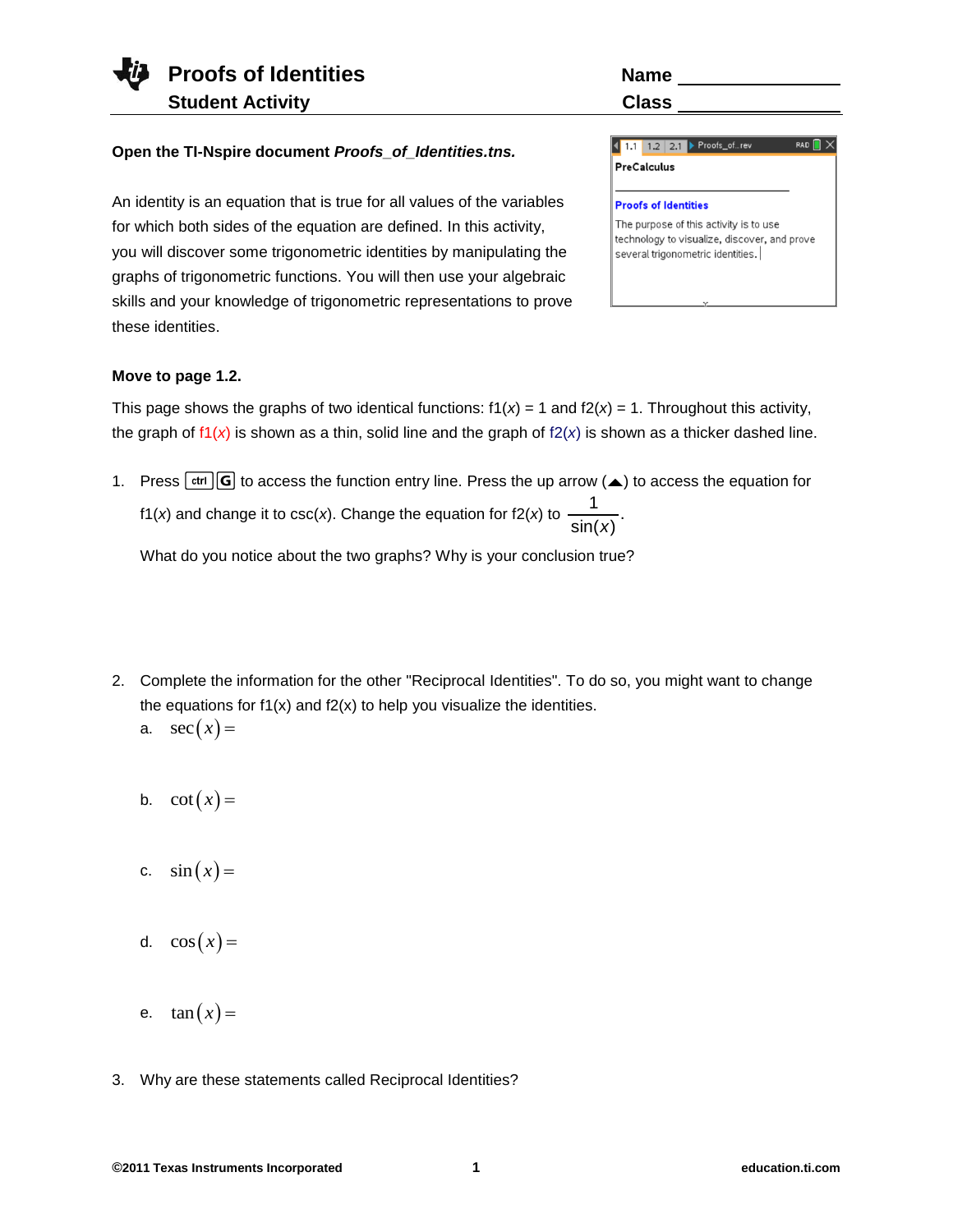## **Move to page 2.1.**

Click on the slider to transform  $f 2(x) = a \cdot \sin(x)$  into  $f1(x) = \sin(-x)$ .

4. How does changing the parameter, a, affect the graph of  $f(x) = a \cdot \sin x$ ?

5. Write the equation for  $f 2(x)$  with a specific value for a such that  $f 2(x) = f 1(x)$ .

6. Using the information above, fill in the blank:

$$
\sin(-x) = \underline{\qquad} \sin(x).
$$

#### **Move to page 2.2.**

This page shows the unit circle and the definitions for three basic trigonometric functions in terms of *x*, *y,* and *r*. The segment labeled *r* has been reflected over the x-axis. Drag point *P,* and observe how the coordinates of point  $P$  and its image point  $P'$  change.

- 7. Consider the relationship between the coordinates of  $P$  and the coordinates of  $P'$ . Write the coordinates of  $P$  and the image point,  $P'$ , in terms of  $x$  and  $y$ .
- 8. Using the coordinates of the image point  $P'$  and the definitions of the basic trigonometric functions shown on the screen, write an expression for sin(–  $\theta$  ) in terms of sin(  $\theta$  ).

#### **Move to page 2.3.**

Click on the slider to transform  $f 4(x) = a \cdot cos(x)$  into  $f 3(x) = cos(-x)$ .

- 9. How does changing the parameter, a, affect the graph of  $f(x) = a \cdot \cos x$ ?
- 10. Follow the directions in questions 5 and 6, using the cosine function instead of the sine function. Write the equation for  $\,f\,4(\,x)\,$  in the space below.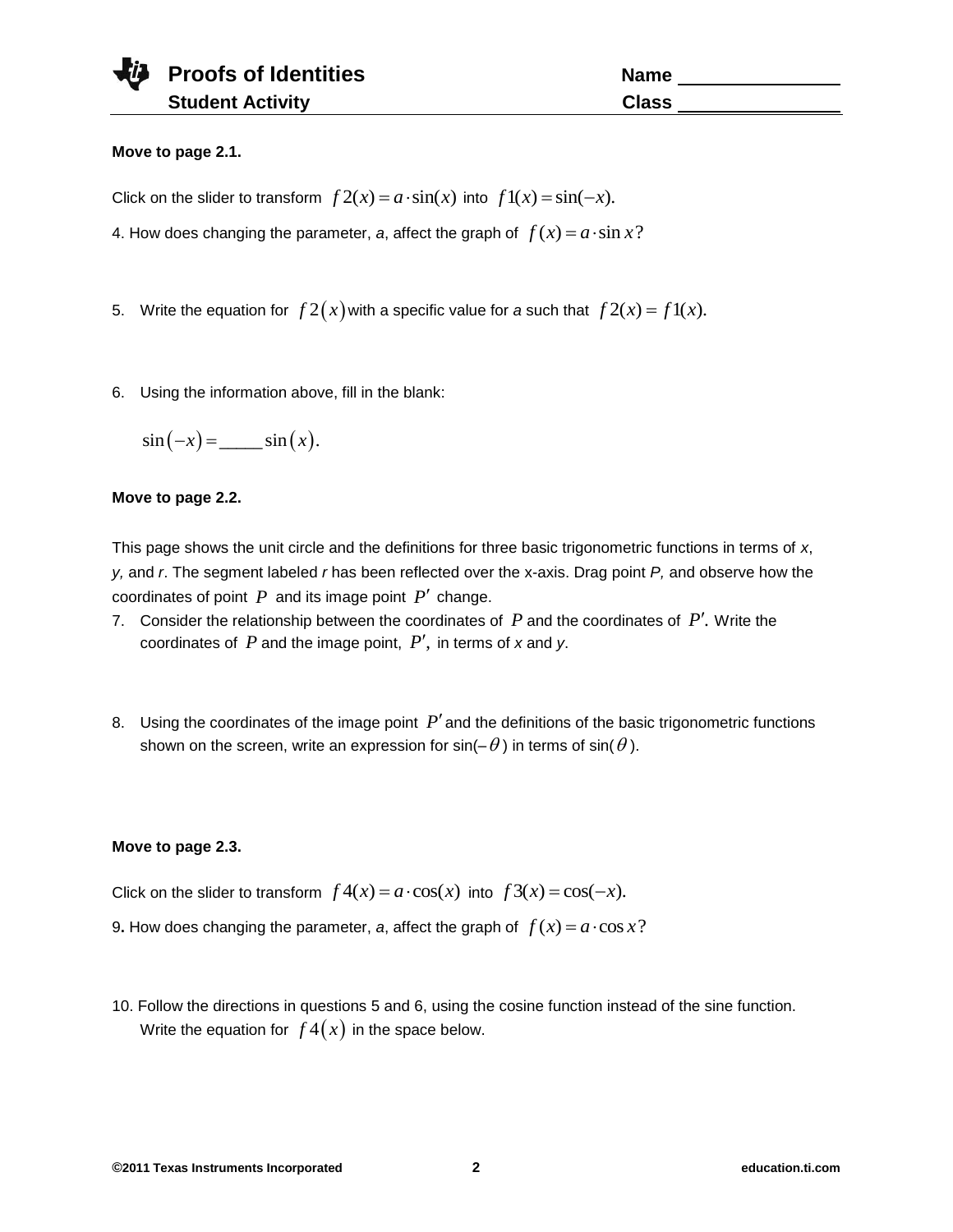#### **Move back to page 2.2.**

11. Using the coordinates of the image point  $P'$  and the definitions of the basic trigonometric functions shown on the screen, write an expression for cos(–  $\theta$  ) in terms of cos(  $\theta$  ).

## **Move to page 2.4.**

Click on the slider to transform  $f 6(x) = a \cdot \tan(x)$  into  $f 5(x) = \tan(-x)$ .

- 12. Follow the directions in questions 5 and 6, using the tangent function instead of the sine function. Write the equation for  $\,f\hskip.7pt6(x)\,$  in the space below.
- 13. Use the information you obtained about  $\sin(-\theta)$  and  $\cos(-\theta)$  in questions 8 and 11 to write an expression for tan(–  $\theta$  ) in terms of tan(  $\theta$  ).
- 14. Use the information from above to fill in the information below for the "Negative Angle Identities." a.  $\sin(-\theta) =$ 
	- b.  $\cos(-\theta) =$
	- c.  $\tan(-\theta) =$

#### **Move to page 3.1.**

Click on the slider to transform  $\int f 2(x) = \cos \left( \frac{\pi}{2} - x \right)$ *a*  $=\cos\left(\frac{\pi}{a} - x\right)$  into  $f1(x) = \sin(x)$ .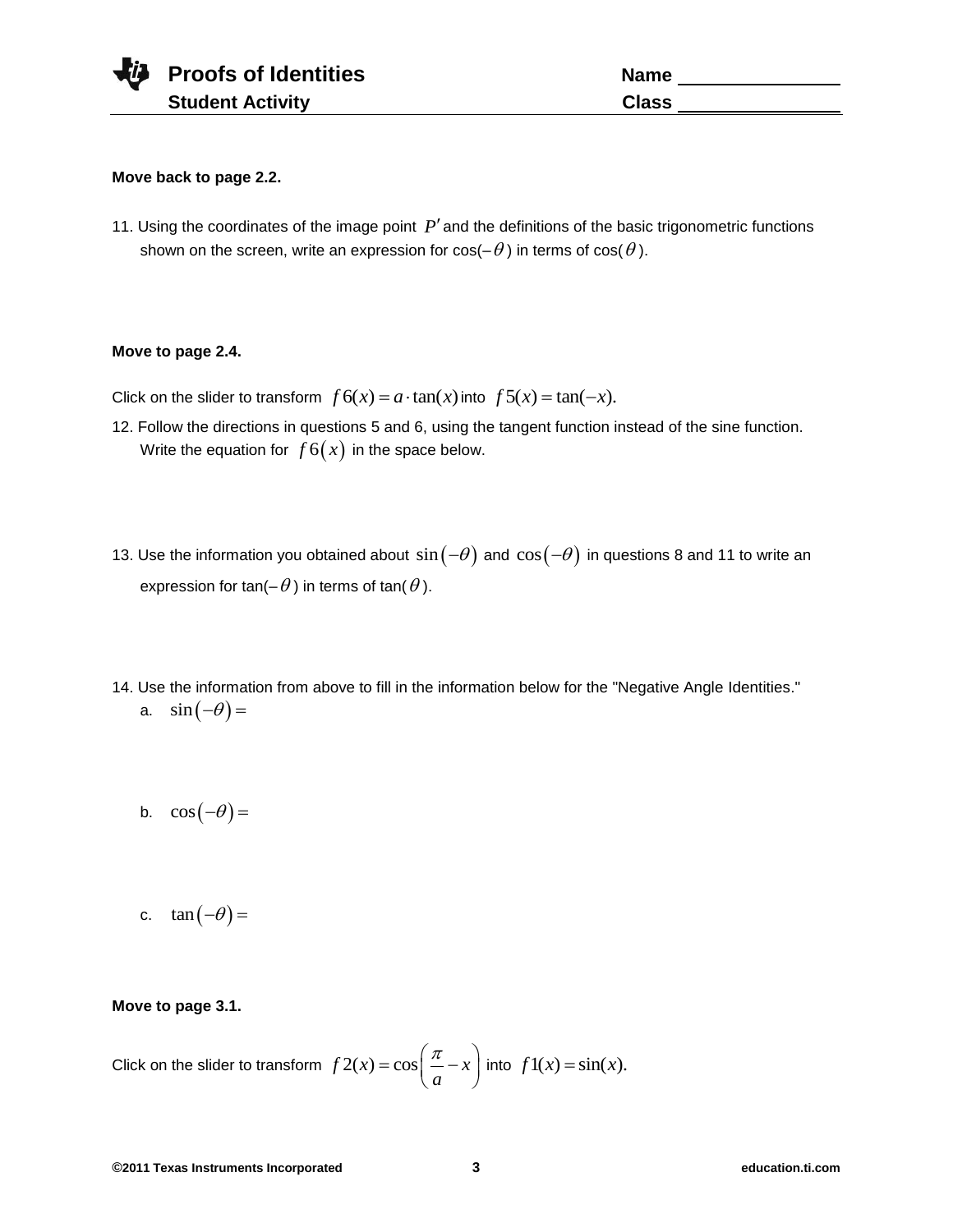| <b>Vill</b> Proofs of Identities | <b>Name</b> |
|----------------------------------|-------------|
| <b>Student Activity</b>          | Class       |

15. How does changing the parameter, *a*, affect the graph of  $f(x) = cos \left( \frac{\pi}{2} - x \right)$ ? *a*  $=\cos\left(\frac{\pi}{a}-x\right)?$ 

16. Use the equation for  $f2(x)$  to fill in the blank:

 $\sin(x) =$  \_\_\_\_\_\_\_\_\_\_\_\_\_\_\_\_\_\_.

# **Move to page 3.2.**

This page shows a right triangle with acute angles  $\,\alpha$  and  $\,\beta$  labeled. Press the arrow ( $\blacktriangle$ ) to see the image of the triangle after a copy of the right triangle is placed so that the two triangles form a rectangle. Press the arrow ( $\blacktriangle$ ) again to see the measures of two additional angles labeled as  $\,\alpha$  and  $\beta$ .

17. Why are the two angles in the image labeled as they are?

18. What is the relationship between  $\alpha$  and  $\beta$ ? Explain your answer.

# **Move to page 3.3.**

19. a. Click and drag vertex *A* and vertex *B*. What do you notice about $\sin(\beta)$  and  $\cos(\alpha)$ ? Write an equation to express  $\sin(\beta)$  in terms of  $\alpha.$ 

b. Substitute 
$$
\frac{\pi}{2} - \beta
$$
 for  $\alpha$  to re-write the equation above in terms of  $\beta$ .

20. We see from questions 17 - 19 that the sine of an acute angle is equal to the cosine of its complement. The sine and cosine functions are called *cofunctions*. The tangent and cotangent functions are also *cofunctions*. Use this information to fill in the blanks below for the "Cofunction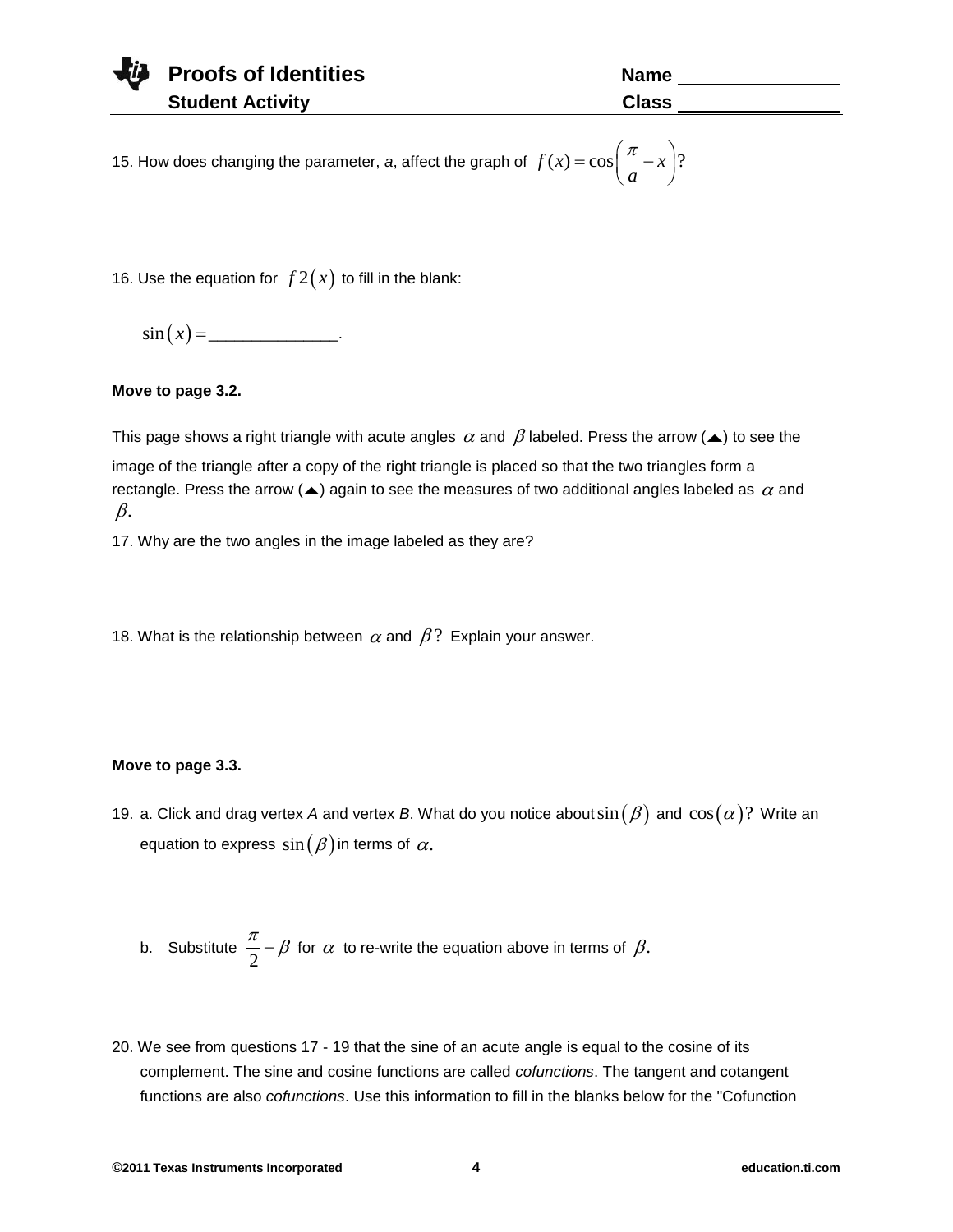|  | Proofs of Identities    | Name         |
|--|-------------------------|--------------|
|  | <b>Student Activity</b> | <b>Class</b> |

Identities."

- a.  $\sin(\theta) = \cos(\frac{\theta}{\cos \theta})$
- b.  $\cos(\theta) = \sin(\frac{\pi}{2})$
- c. tan \_\_\_\_\_\_\_\_\_\_\_\_\_\_\_\_\_\_\_

### **Move to pages 3.4 and 3.5.**

Use these pages to support the identities you wrote in question 20.

## **Move to page 4.2.**

Move the sliders to change the values of the two parameters in  $\,f\,2(x)\,$  to transform the graph of  $f2(x) = a \cdot (\sec(x))^2 + b$  into  $f1(x) = (\tan(x))^2$ . 21. Write the equation for  $f(2(x))$  with specific values for a and b such that  $f(2(x)) = f(1(x))$ .

#### **Move to page 4.3.**

This page shows a right triangle and the definitions of three basic trigonometric functions in terms of the lengths of the sides.

22. Divide both sides of the Pythagorean Formula by  $a^2$  as shown, and simplify the result. Substitute the appropriate trigonometric functions for the ratios *b*  $rac{b}{a}$  and  $rac{c}{a}$  $\tilde{\overline{a}}$ , and rewrite the equation below.<br>*a*